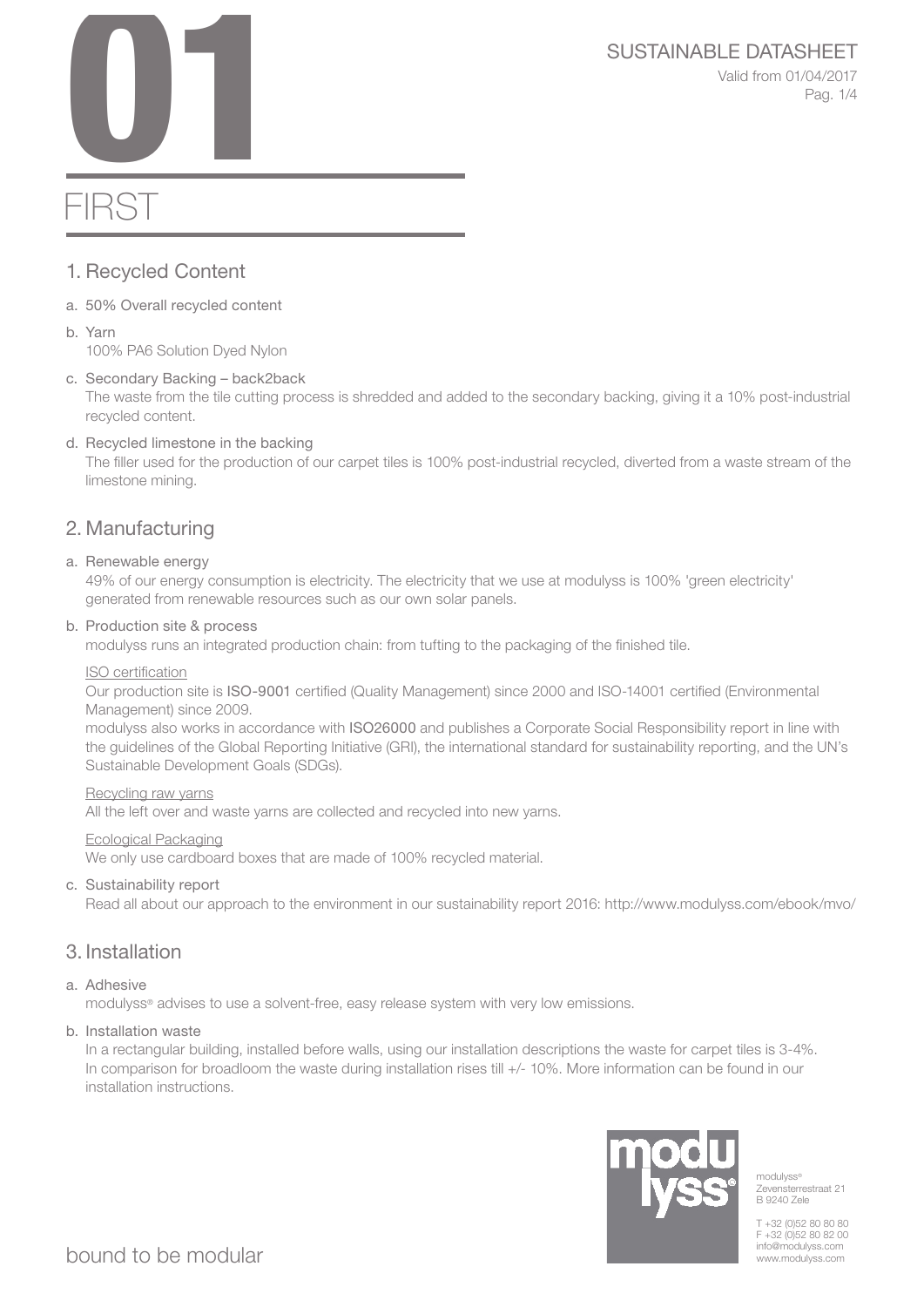### SUSTAINABLE DATASHEET

### 4. End of Life

product: First Pag. 2/4

a. Re-use

At the end of life, after cleaning, carpet tiles can be re-used in non-critical areas, to extend the product life.

b. Recycling

Carpet tiles can be used as raw material for the backing of new carpet tiles in our back2back program.

c. CARE

Partnership modulyss®/Vanheede Environment Group in which carpet tiles are converted into secondary fuel to reduce  $\mathrm{CO}_2$  emissions significantly. The minerals are extracted from the carpet tiles and recycled into raw material for the cement production industry, which results in  $\pm$  50% recycling of our carpet tiles.

### 5. Voc's & Chemical Substances

This product fulfills the testing criteria for emissions of:

- a. DIBT (DE) Deutsche Institute für BauTechnik TVOC28<1,0 mg/m³ This product is DIBT-certified, Abz-nummer Z-156.601-604.
- b. CRI (US and international) Carpet & Rug Institute Compliant to the requirements of Green Label Plus, GLP 1100 (see LEED®, point 6.b)
- c. GUT (DE)

Gemeinschaft Umwelfreundlicher Teppichboden

TVOC28<100 μg/m³

This product meets the GUT-criteria, GUT-license number ACF385AA. These criteria include VOC tresholds, odour and chemical substances.

d. REACH (EU)

modulyss® complies with the strict European REACH standards.

e. Sundahus (SE)

SundaHus Miljödata is a system of health and environmental assessment of products in the construction and real estatebusinesses. The core of the system is a database of substances, materials and products. B-rating.

f. M1 (FI)

This certificate is granted by the Building Information Foundation RTS sr. The aim of the classification is to enhance the development and the use of low-emitting building materials to create a healthy indoor environment.

### 6. Environmental Product Declaration (EPD)

An EPD is a standardized way to provide information on the environmental impact of a product during the entire life. They include information on the environmental impact of raw material extraction and production, energy use and efficiency, content of materials and chemical substances, emissions to air, soil and water and waste generation. A product-specific EPD in accordance with the ISO14025 and EN15804, is available for this product. The EPD-declaration-number is EPD-MOD-20150181-CBC2-EN.



modulyss<sup>®</sup> Zevensterrestraat 21 B 9240 Zele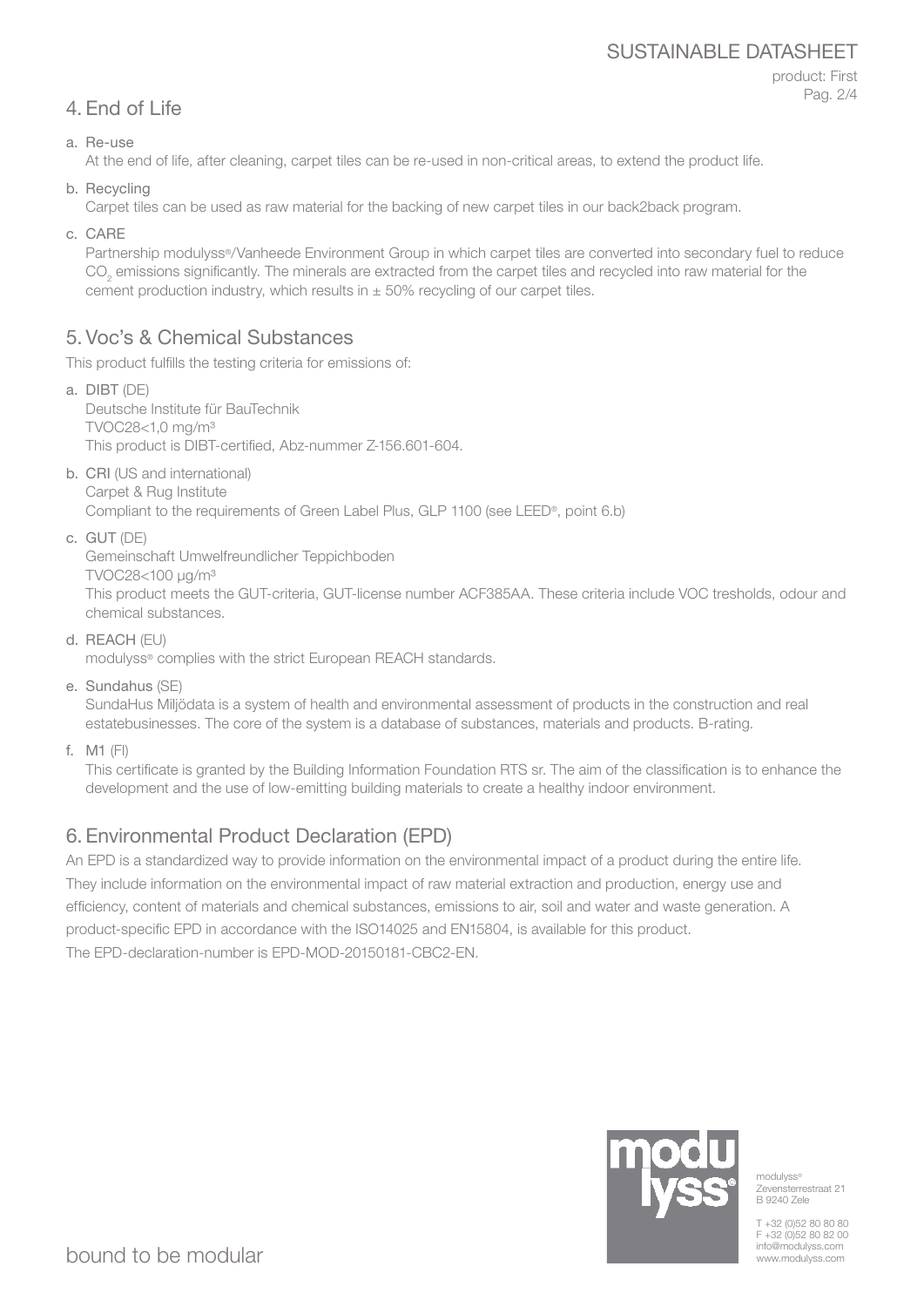### 7. Compliance to Green Building Certifications

product: First Pag. 3/4

### a. BRE Global (UK)

Building Research Establishment This product can contribute towards credits in:

### Hea 02 – Indoor Air Quality

To recognise and encourage a healthy internal environment through the specification and installation of appropriate ventilation, equipment and finishes.

- Use of a low-emission adhesive on installation (BN EN 13999-1:2007) can contribute to this credit.
- modulyss<sup>®</sup> carpet tiles meet the requirements of EN14041, including E1 classification for formaldehyde emissions, and can contribute to the credit for a healthy indoor air quality.

### Hea 05 – Acoustic performance

To ensure the buildings' acoustic performance including sound insulation meet the appropriate standards for its purpose. This product is highly sound-absorbent. It reduces contact noise by 25 decibels (ΔL<sub>w</sub> - ISO 10140) and has an absorption coefficient of 0.20 (ISO 354).

### MAT 1 – Life Cycle Impact

### BREEAM Rating Offices

### Certificate ENP 428 i, A rating – Eco point score 0.298

To recognise and encourage the use of construction materials with a low environmental impact (including embodied carbon) over the full life cycle of the building. For more information on the Green Guide to Specification visit www.bre. co.uk/greenguide or www.greenbooklive.com

### MAT 5 – Designing for Robustness

To recognise and encourage adequate protection of exposed elements of the building and landscape, therefore minimising the frequency of replacement and maximising materials optimisation. This product satisfies the requirements of EN1307 classification, class 33 - LC1 for intensive use in a contract environment.

### WST 01 – Construction Waste Management

To promote resource efficiency via the effective management and reduction of construction waste. This product can contribute to waste reduction on site. See item 3, installation, for more details. Concerns cutting waste on installation of carpet tiles.

### b. LEED (US and international)

Leadership in Energy and Environmental Design modulyss products can contribute to the following LEED v4 credits:

- MR credit: Interiors Life-Cycle Impact Reduction
- MR credit: Building product disclosure and optimization Environmental Product Declarations

MR credit: Building product disclosure and optimization - Sourcing of raw materials MR4 Post-Industrial recycled content: 50% MR4 Post-Consumer recycled content: 0%

- MR credit: Building product disclosure and optimisation Material ingredients
- MR credit: Construction and demolition waste management
- EQ credit: Low emitting materials
- EQ credit: Indoor air quality assesment
- EQ credit: Acoustic performance.

Products are not reviewed under LEED, LEED credit requirements cover the performance of materials in aggregate, not the performance of individual products of brands. For more information on LEED, visit www.usgbc.org/contact

c. HQE (FR)

Haute Qualité Environnementale

In 2005 modulyss® was awarded the HQE certificate by FDES in accordance with NF P01 010. This product can contribute to seven of the 13 HQE targets as follows:



modulyss® Zevensterrestraat 21 B 9240 Zele